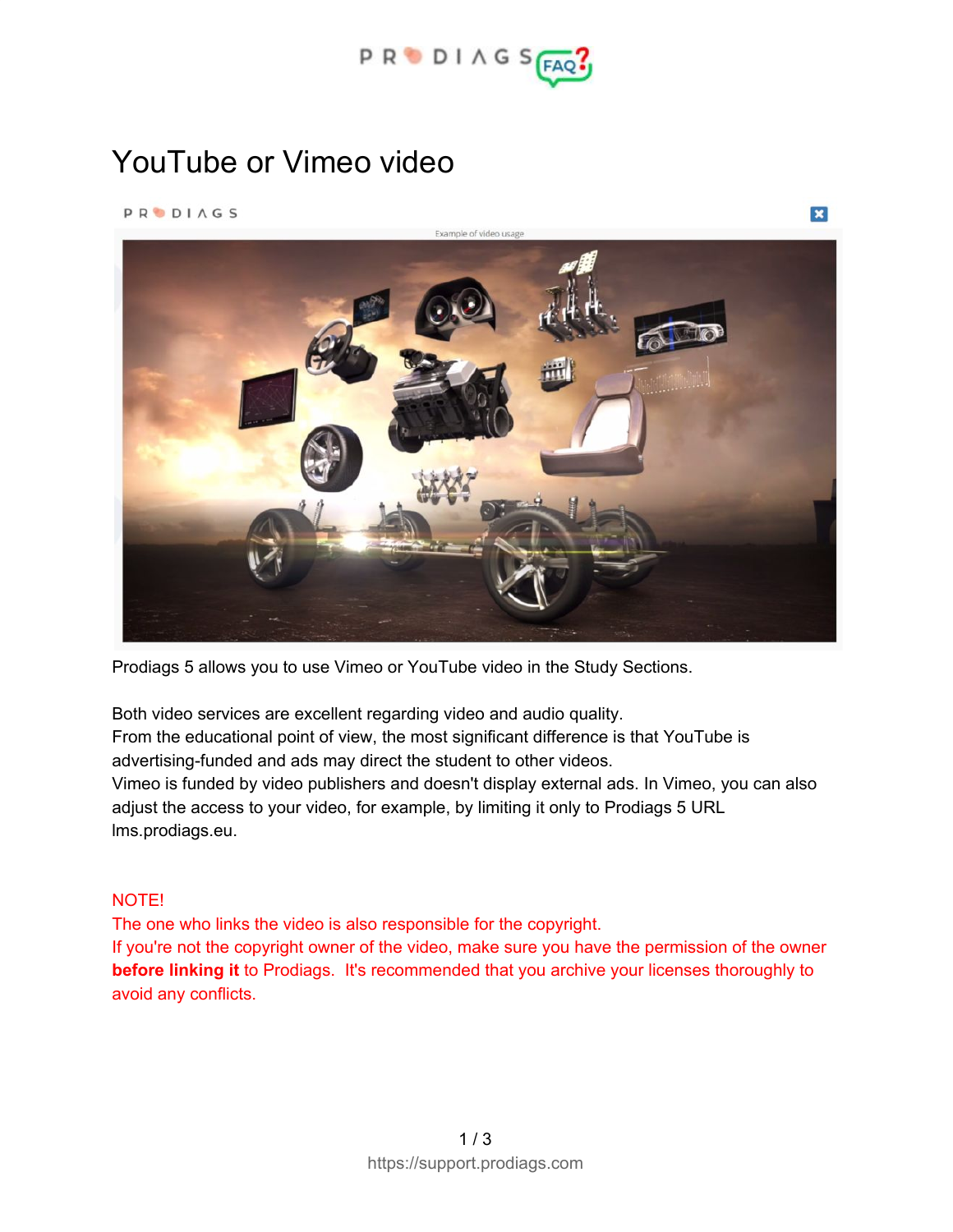

## Adding YouTube or Vimeo Video to Study Section

|                                                               | <b>Module Management</b>                                                         |
|---------------------------------------------------------------|----------------------------------------------------------------------------------|
|                                                               | Add or Edit Module                                                               |
|                                                               | سدا<br>N<br>☑<br>Add New                                                         |
| <b>PRODIAGS</b><br>↑ ADMIN > Add or Edit Modules > Add Module |                                                                                  |
| $\bigotimes$ Hidden                                           | ٠                                                                                |
|                                                               | <b>Study</b><br>Add New<br>Assessment<br>Add New<br><b>Final exam</b><br>Add New |
| Module ID*<br>Module Area*                                    | ٠                                                                                |
| Language*                                                     | English (EN) -                                                                   |
|                                                               | Save<br><b>Delete</b>                                                            |

From the ADMIN menu, select the "Add or Edit Module" function. Add a new or Modify an existing module. If you created a new module, you must first save the module's basic information:

- Module name
- Module ID, ie a unique ID or product number
- Module topic
- Module language

When the module is ready, select "Add new" under the header "Study".